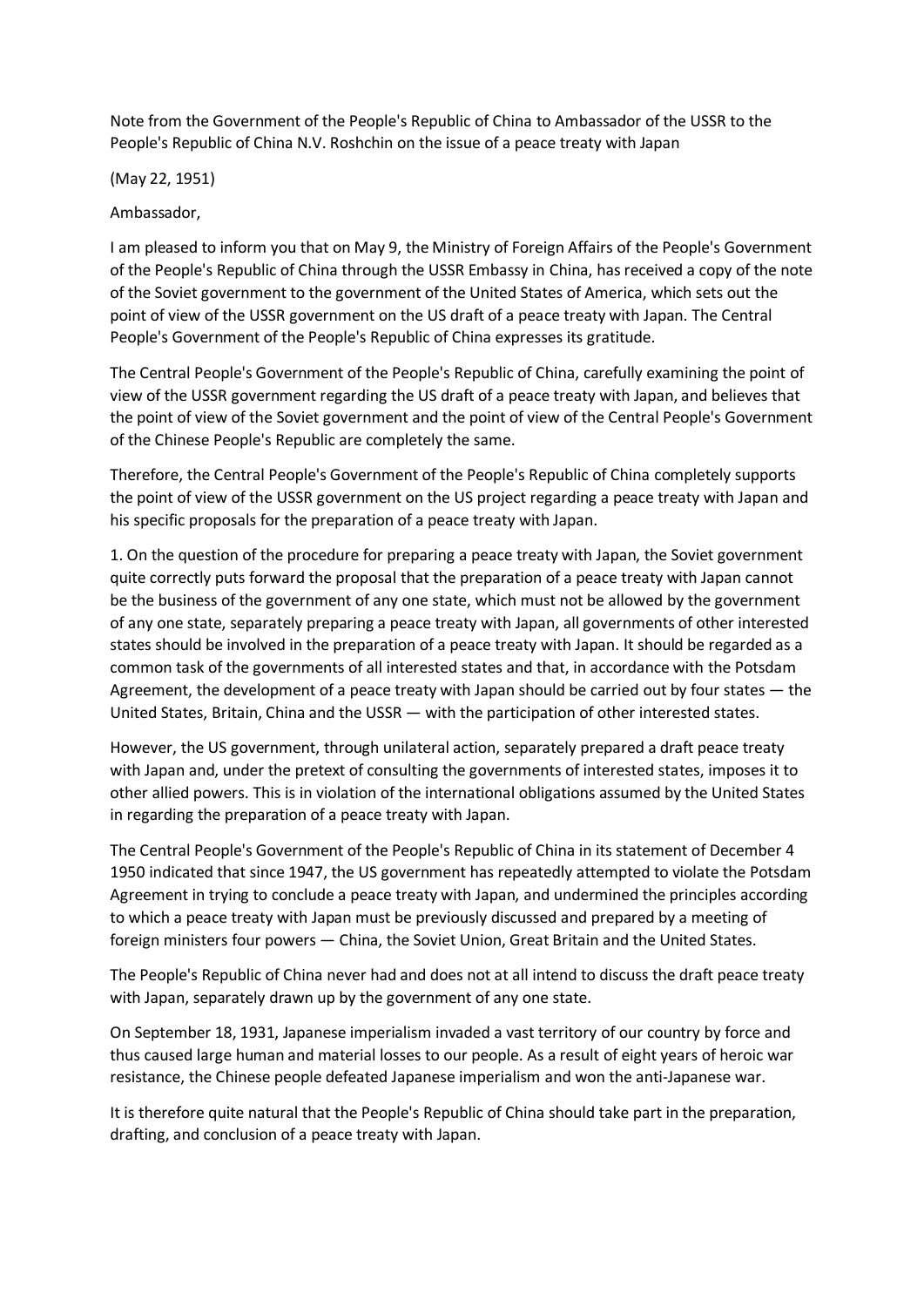However, the US government has been recklessly trying to prevent the Chinese People's Republic as the only legitimate representative of the Chinese people in the work of preparing a peaceful treaty with Japan, which is the greatest insult to the Chinese people, which it in no way can he endure.

The Central People's Government of the People's Republic of China has repeatedly stated that the preparation, drafting and signing of a peace treaty with Japan without the participation of the Chinese People's Republics, regardless of their content and results, will be considered illegal and invalid.

The US government is doing its utmost to remove the People's Republic of China, the USSR and other allied powers from the work of preparing a peace treaty with Japan, completely capture in their hands the preparing and drawing up of a peace treaty with Japan under the use dependence of the current government of Japan from the American occupation authorities, by way of dictatorship, and to force Japan to accept the terms of the peace treaty favorable to the US government.

It is quite clear that the current Japanese government, obedient to the American occupation authorities, cannot represent the free will of the Japanese people, and the conditions of a peaceful treaty imposed by the US government on Japan can only bring disaster to the Japanese people.

2. The government of the USSR is absolutely correct in pointing out that the content of the American project of the peace treaty with Japan constitutes a clear violation of major international agreements: 1943 Cairo Declaration, 1945 Potsdam Declaration and 1945 Yalta Agreement.

Since the victory of the Allied powers over Japan, the US government has begun to violate major international agreements concerning the policy of the Allied Powers in relation to Japan.

Based on the aforementioned international agreements, the Allied Powers provided the American army the right to occupy Japan, and the purpose of the occupation was limited, only the eradication of Japanese militarism; and the implementation of the democratization of Japan. However, the politics, which the American occupation authorities are conducting in Japan is in fact to preserve Japanese militarism and impede democratization at the cost of any effort. Japan, as a result, is incompatible with the aforementioned international agreements and illegal. The aforementioned international agreements, equally with complete clarity, stated the return of Taiwan and the Pescadores to China and the granting of freedom and independence of Korea. However, the US government, having illegally used the territory, material resources and manpower of Japan, made an illegal armed invasion of Korea and illegal armed occupation of our Taiwan. The draft peace treaty of the US government precisely represents an attempt to legitimize these systematic illegal actions.

The Central People's Government of the People's Republic of China, in our statement of 4 December 1950 indicated that the return to China of Taiwan and the Pescadores had already been fixed by the Cairo Declaration and that there is absolutely no reason to rediscuss these already resolved territorial issues. However, the project of the US government only says that Japan relinquishes its rights to Taiwan and the Pescadores, but does not say a word about the return to China of Taiwan and the Pescadores.

It is clear that the US government seeks to illegally occupy our Taiwan and, having turned it into a military base, takes a further step in aggression against the Chinese People's Republic.

In addition, in none of the international agreements between the Allied Powers, it is recorded that the islands of Liuqiu (Ryukyu), the islands of Xiaoliyuanqundao (Bonin), the islands of Liuhuangtsundao (Volcano), Nannyodao Island (Markus), Sichzhidao Island (Rosario) and Zhongzhipyaodao Island (Pares Vela) must be part of the American guardianship system.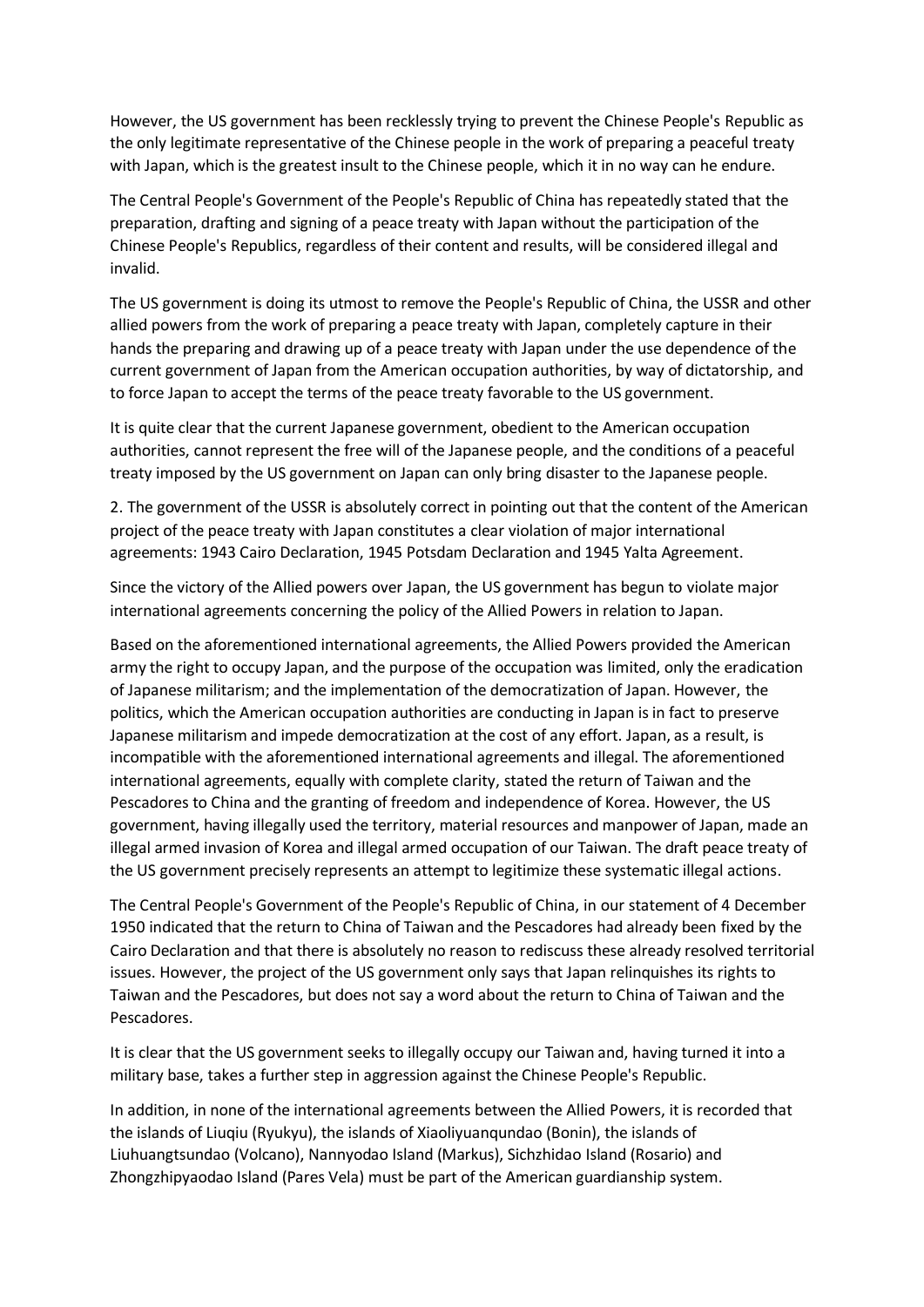The US government, under the pretext of establishing United Nations guardianship over the aforementioned islands openly raised the issue of transferring these islands to the management USA, that is, to seize them into our own hands.

The wild designs of rampant aggression and territorial expansion by the US government, for which there are no international laws, nowhere have they manifested themselves with such clarity as here.

The Chinese people were subjected to the most brutal aggression from the militarist Japan for a longer period than anyone else fought against the Japanese aggressors, this is why we act most strongly against the revival of Japanese militarism.

As you know, in the aforementioned international agreements of the allied powers regarding Japan, it is repeatedly pointed out the need to eradicate Japanese militarism, but the American peace treaty with Japan does not provide any guarantees to prevent the revival of Japanese militarism and does not limit the size of the Japanese armed forces in any way.

Obviously, the goal of the US government is not to eradicate, but to revive Japanese militarism in order that, using the territory of Japan as a base, and the Japanese people as cannon fodder, turn this militarism into a weapon for the continuation and expansion of American aggression into Korea, China and other Asian countries.

As long as this is so, the US government does not at all think of withdrawing its occupation troops from Japan after the signing of the peace treaty; on the contrary, it has now achieved unlimited rights to the continuation of the occupation of Japan for an unlimited period after the signing of a peace treaty with Japan.

The U.S. government seeks to legalize the illegal occupation of Japan by U.S. forces and put Japan under the statute of long-term occupation.

From this, we can see that the draft of the US government for a peace treaty with Japan, judging by its content, completely contradicts the goals of the Allied powers in the war against Japan, undermines international agreements of the Allied powers on Japan, is harmful to the interests of the allied powers, and violates the will of the Japanese people. In this draft peace treaty, the US government is pursuing only one main goal is the revival of Japanese militarism in order to continue and expand aggressive actions against Asian countries, which is absolutely intolerable for the Chinese people and hundreds of millions of people in Asia who have experienced the aggression of militaristic Japan.

3. The Central People's Government of the People's Republic of China fully approves and supports the specific proposals made by the Soviet government regarding the preparation peace treaty with Japan.

The Central People's Government of the People's Republic of China has the same ideas as the government of the USSR, and has always insisted that in the shortest possible time a common peace treaty with Japan should be concluded on the basis of the most important international agreements of the allied powers on Japan — the Cairo Declaration, the Yalta Agreement and the Potsdam Declaration, and the development of the draft peace treaty with Japan should be carried out by representatives of the four powers - the USSR, The People's Republic of China, the United States and England, with the participation of all member countries of the Far Eastern Commission. The Central People's Government of the People's Republic of China pointed out, more than once, that the U.S. government since 1947 has repeatedly tried to delay the conclusion of a comprehensive peace treaty with Japan, and since 1950, repeatedly disrupting the conclusion of a comprehensive peace treaty on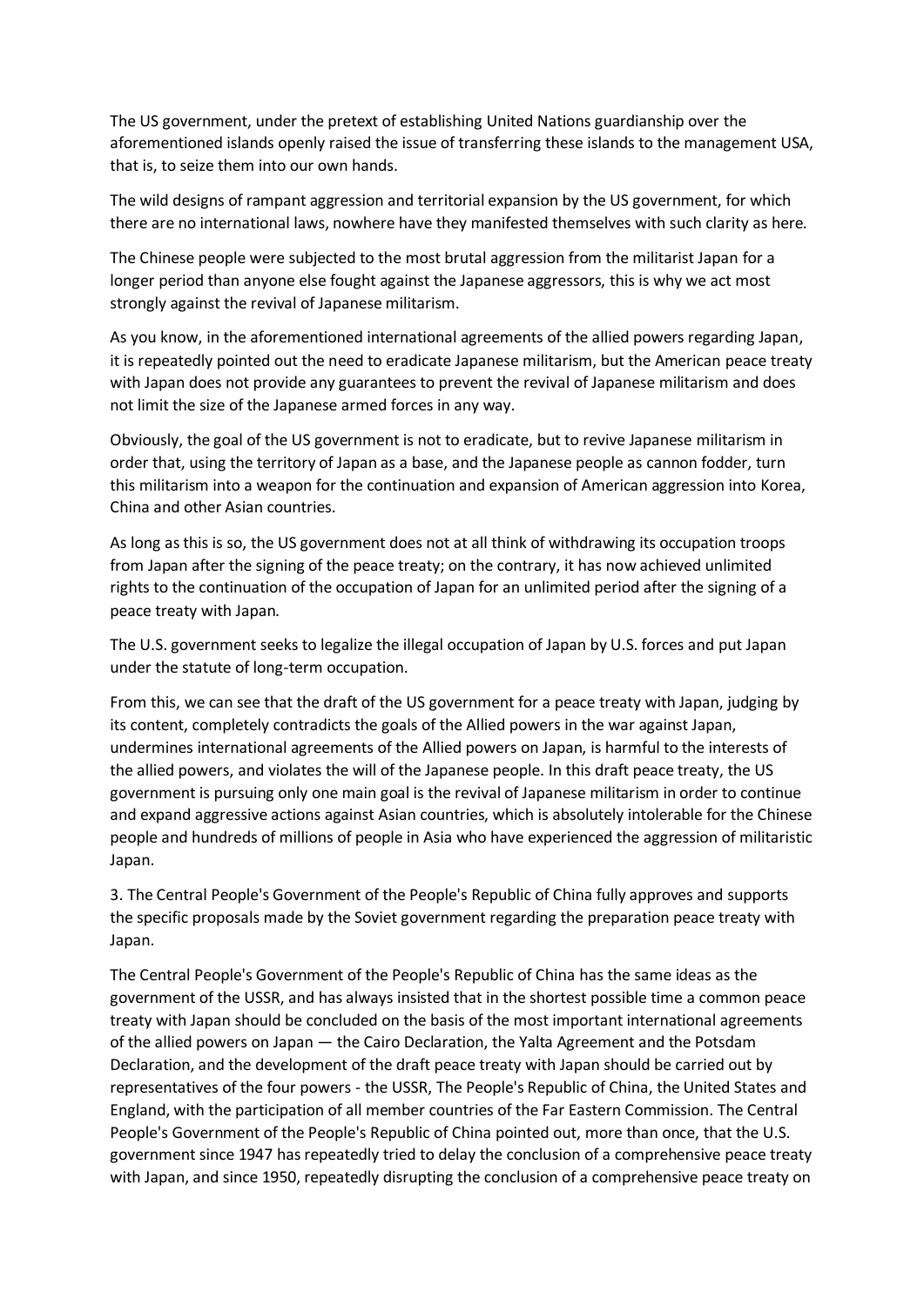Japan, is taking separate actions in peace negotiations with Japan.

In the Chinese-Soviet Treaty of Friendship Alliance and Mutual Assistance, concluded on February 14, 1950, in order to ensure the fulfillment of the task of concluding a comprehensive peace treaty with Japan, it is clearly recorded that China and the USSR "undertake, by mutual agreement, to seek a conclusion in the shortest possible period together with other allied powers of the Second World War a peace treaty with Japan".

The Chinese people are in the strongest possible opposition to the revival of Japanese militarism, and at the same time fully sympathizes with the aspirations of the Japanese people for peace, democracy and state independence.

The Chinese people are deeply convinced that an independent, democratic, peaceful Japan, free from foreign influence, would be an important factor in peace in Asia and around the world.

Therefore, the Central People's Government of the People's Republic of China fully agrees with the plans from the government of the USSR and with the proceedings of the Cairo, Potsdam Declarations and the Yalta Agreement, that five main goals that should be pursued by a just, reasonable, peaceful agreement with Japan, namely:

A. Japan must become a peaceful, democratic, independent state;

B. The people of Japan should be guaranteed democratic rights and the existence of organizations, whether political, military, or paramilitary, whose purpose is the deprivation of the people of their democratic rights, as provided for in the peace treaty with Italy, should not be allowed;

C. As guarantees against the revival of Japanese militarism, the treaty should include set limits on the size of the Japanese armed forces so that they do not exceed the requirements of self-defense, as established in the peace treaty with Italy;

D. No restrictions are imposed on Japan in the development of its peaceful economy;

E. Any restrictions on Japan's trade with other countries will be lifted. "

In order to specifically ensure the implementation of the above main objectives, the Central People's Government of the People's Republic of China fully agrees and supports the proposals of the government of the USSR that the peace treaty should fix provisions regarding prohibiting Japan from joining coalitions against any Allied Power, regarding the fact that all occupation troops must be withdrawn from Japan no later than one year after concluding a peace treaty with Japan, stating that no state is allowed to leave their armed forces or military bases in Japan, and regarding the fact that the states, signed a peace treaty with Japan, should jointly support Japan in joining United Nations Organization.

The Central People's Government of the People's Republic of China has always believed that the peaceful settlement of the question of Japan is the most important link in the resolution of modern Far Eastern problems, and the work to conclude a comprehensive peace treaty with Japan has already acquired an urgent character. On this basis, the entire Central People's Government of the People's Republic of China in accordance with the proposal of the government of the Soviet Union: "To convene in June or July 1951 a session of the Council of Foreign Ministers consisting of representatives of the USA, China, Great Britain and the USSR, to start preparing a peace treaty with Japan, meaning to involve in the preparatory work on drawing up a peace treaty with Japan by representatives of all states that participated in their armed forces in the war with Japan, so that the draft peace treaty can be presented at consideration of the peace conference ".